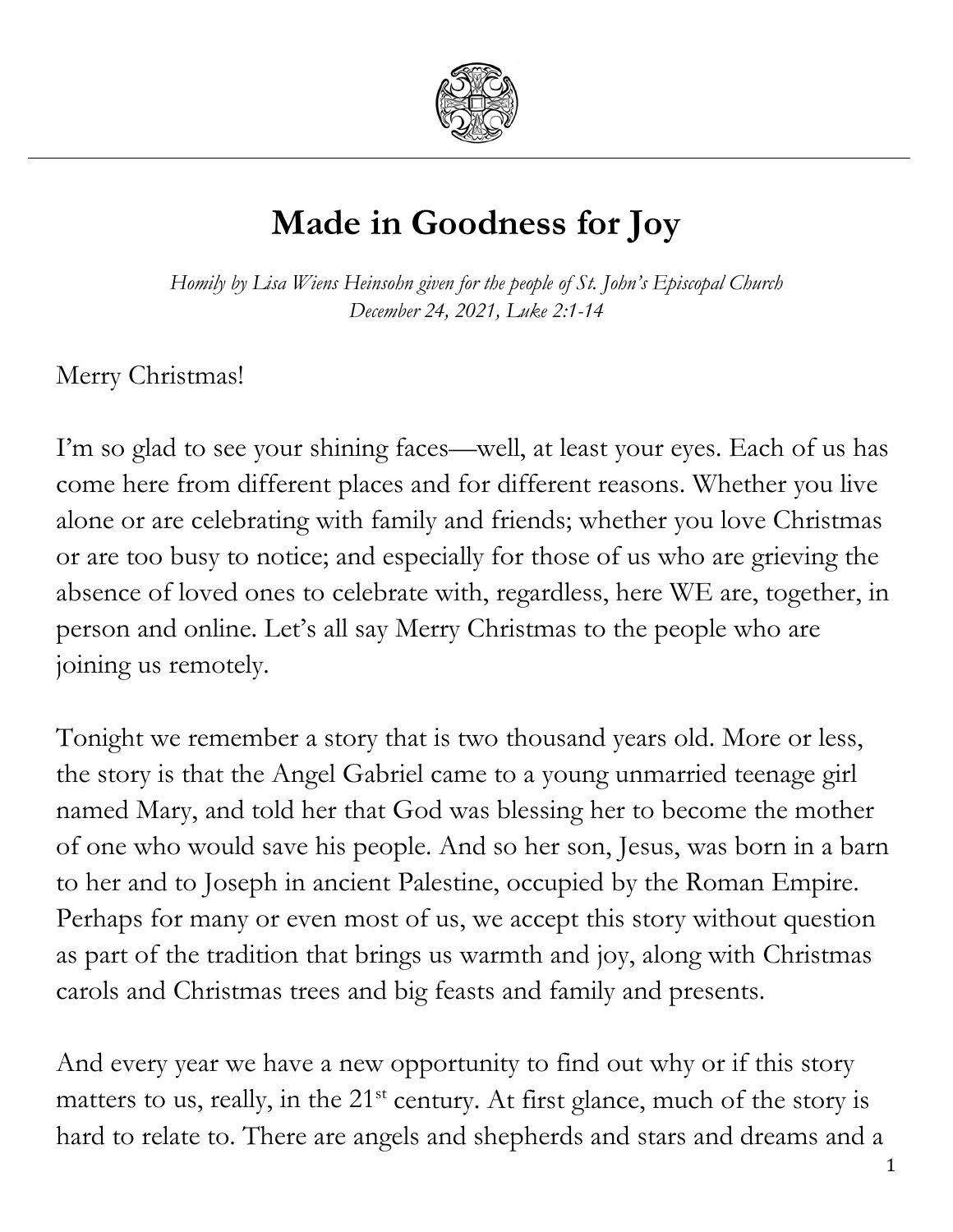virgin birth. Jesus is called a Savior, but I wonder if we might struggle with that concept as well. What are we being saved for or from? What is salvation in the first place? In this particular story it doesn't tell us. In other parts of the Bible we sometimes hear that Jesus came to save us from our sins. But in this story the angel doesn't mention sin.

Perhaps rather than begin with the big theology questions, we might simply enter into the story imaginatively and experience it from the inside. Right off, we see the joy that comes with a newborn baby, even one born in a barn. Have you all ever held a newborn? What we all immediately know about babies is that they are good, and precious beyond measure. And this is true of every baby ever born. You and I were also made in goodness. Our first reality, our first essence, is that we were made in the image of God, for joy and wonder. In the Bible's own creation story, God calls the entire created world, including us, good.

But it's hard to hold onto that original goodness. A lot of things camouflage or distort it. Many of our parents or caregivers weren't able to give us unconditional affirmation and delight, and so we learned shame and hiding or acting out. Racism and sexism and homophobia taught many of us that we were inferior or defective, and those wounds run deep. Those of us who have privilege like me, white people or men or straight folks who have only recently woken up to the vast harm inflicted on people of color and women and queer folks, feel enormous guilt over these things. And our own mistakes and self-absorption and suffering can make us not come from our best selves.

Now I can't believe this, but I'm actually about to quote Thomas Aquinas here. It's all Charles Taliaferro's fault. Aquinas said that salvation just meant "preserving the original goodness" of all people, all creatures. I believe Jesus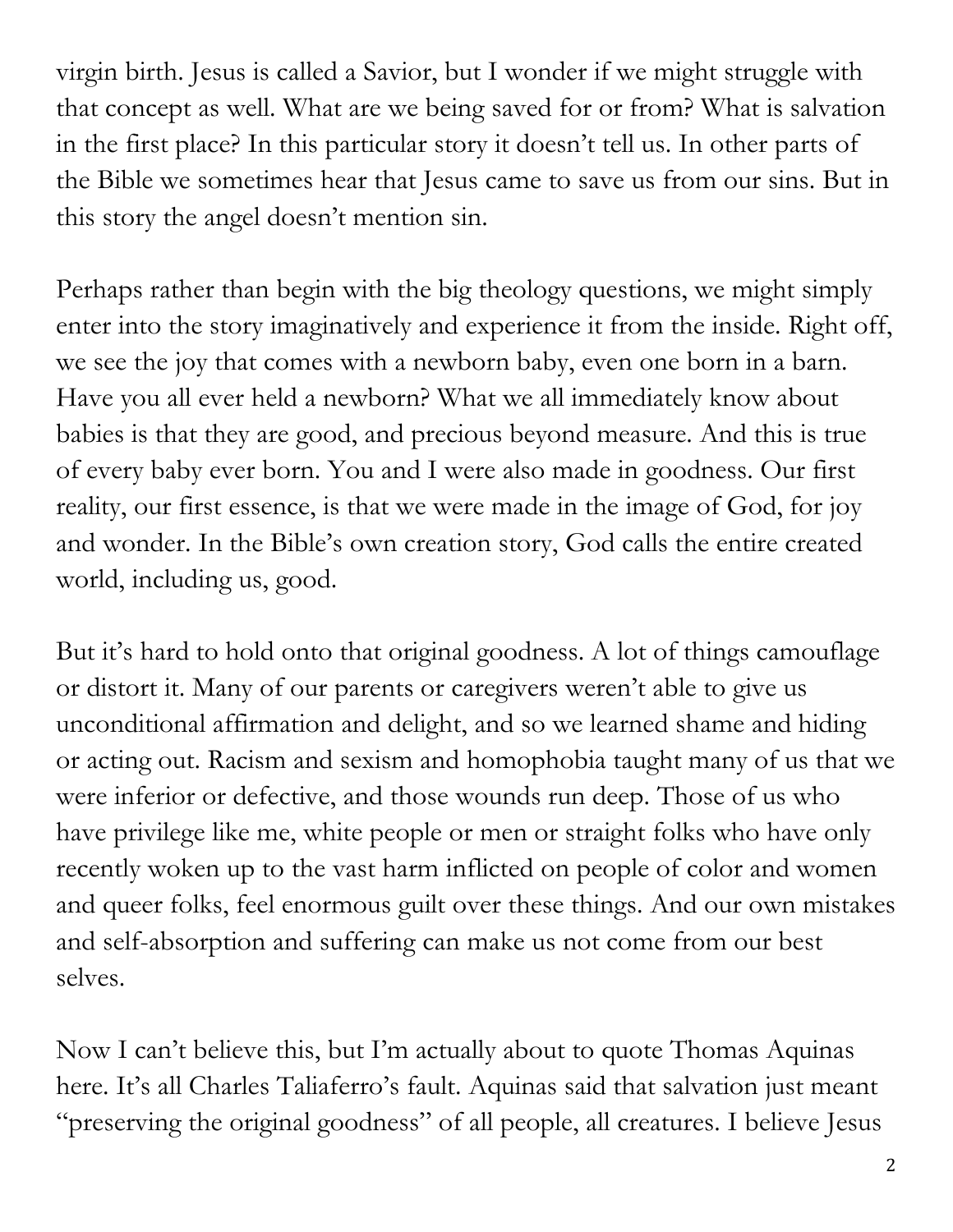came not to save us from the condition of original sin, but to preserve and bring out our original goodness, our original blessing. This is why the Angel appeared first to shepherds and not to kings or people deemed important by the society of the time. I'm guessing the shepherds didn't experience the world treating them as good or worthy of being the first to know that God had sent a savior. But the Angel came to them all the same. These shepherds probably weren't scholars, and didn't know how to interpret the word "savior" according to their scriptures. But even if they understood nothing else the angel said, they did know what a manger was. They knew how to figure out where the sheep in Bethlehem would be. And so they knew how to find the baby Jesus, because the angel gave them a clue from their own ordinary lives. God was trying to meet them were they were. To you is born this day a Savior.

For me today the purpose of Jesus of Nazareth, and of the Christ consciousness who exists everywhere throughout time including right here and right now, is to preserve and bring out your inherent goodness, your original blessing. That is what salvation is. It's to heal us of that which prevents us from expressing who we really are at the core of our being. Then we can celebrate with the joy that's like what we feel when we hold a newborn baby. We can delight in the inherent light and goodness of ourselves and of all that exists. And when we see light in others, we will treat them with the dignity they deserve, whether they are just like us or radically different, whether they are human or animal or plant or rock.

And this is truly such good news that the entire host of heaven, those beings previously invisible to the shepherds but who were there all the time, couldn't stop singing in thunderous joy. They sang, "Glory to God in the highest, and on earth among people—whom God favors." God does not favor some people over others. God holds all people in the highest regard.